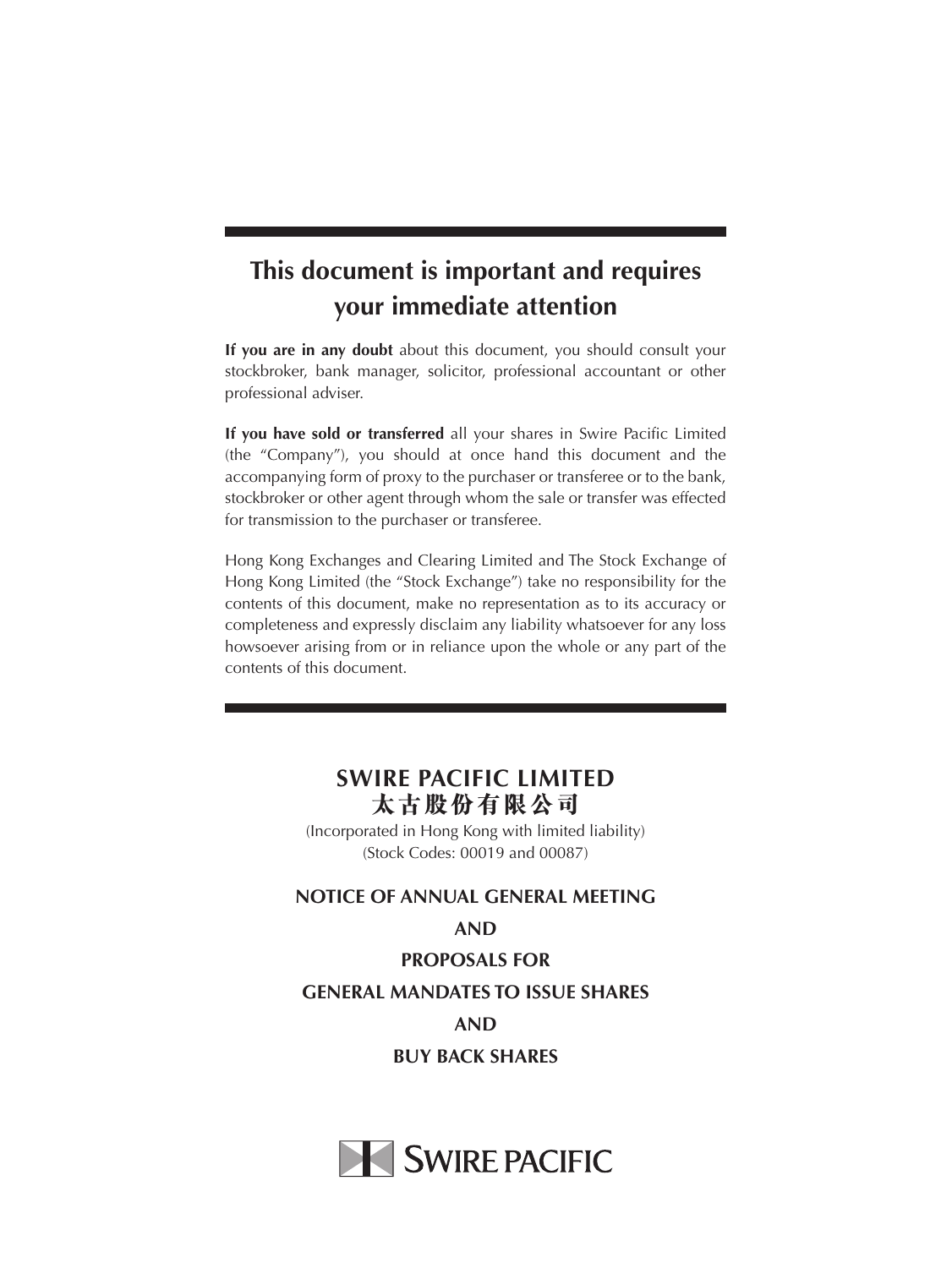#### **Executive Directors:**

G M C Bradley, Chairman D P Cogman P Healy M J Murray, Finance Director Z P Zhang

#### **Non-Executive Directors:**

M Cubbon M B Swire S C Swire

#### **Independent Non-Executive Directors:**

P K Etchells T G Freshwater C Lee R W M Lee, jp G R H Orr Y Xu

#### **Registered Office:**

33rd Floor One Pacific Place 88 Queensway Hong Kong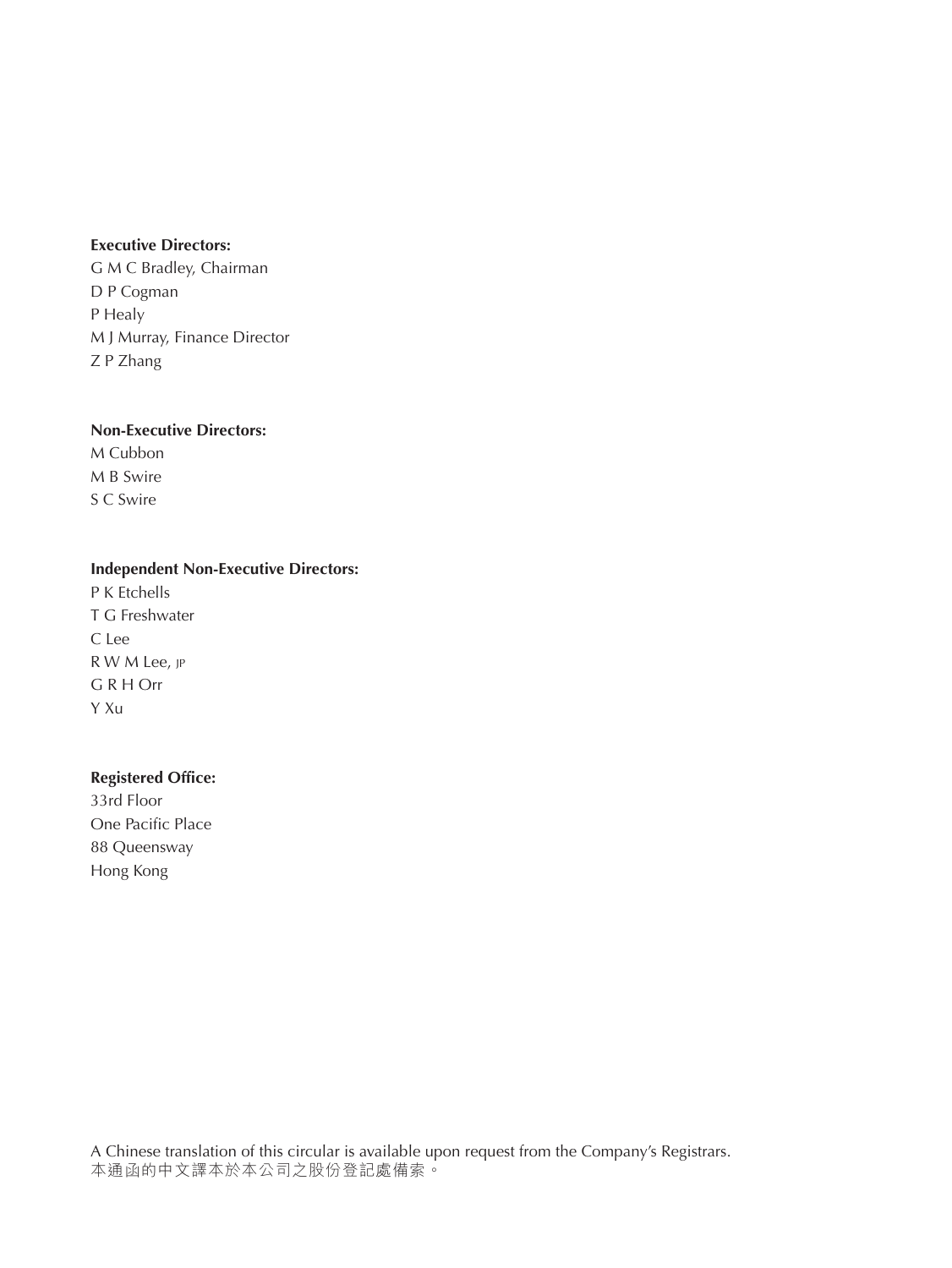**SWIRE PACIFIC LIMITED 太古股份有限公司**

*(Incorporated in Hong Kong with limited liability)*

7th April 2022

To the shareholders Dear Sir or Madam,

## **NOTICE OF MEETING**

- 1. Notice of the annual general meeting ("AGM") for 2022 is set out on pages 5 to 6 of this circular. Enclosed with this circular is a form of proxy for use at that meeting. Whether or not you intend to be present at the AGM you are requested to complete the form of proxy and return it to the Registrars of the Company in accordance with the instructions printed thereon not less than 48 hours before the time fixed for holding that meeting. In calculating the period mentioned for depositing the form of proxy, no account is to be taken of any part of a day that is a public holiday.
- 2. The completion of a form of proxy and returning it to the Registrars of the Company will not preclude you from attending and voting in person at the meeting and, in such event, the appointment of the proxy will be deemed to be revoked.

### **COVID-19**

**3. The AGM is being held at the JW Marriott Hotel in Hong Kong. We understand that the hotel may refuse entry to the hotel by persons who fail temperatures checks or do not comply with any other entry requirements that may be imposed by the hotel. Persons so refused entry to the hotel will not be able to attend the AGM. Persons attending the AGM will be required to (a) undergo compulsory temperature check, (b) scan the "LeaveHomeSafe" venue QR code, (c) present vaccination records, either electronic or print, for scanning by the hotel and (d) wear surgical face masks on entry to and throughout the meeting. Additional precautionary safety measures may also be adopted. Shareholders are in any event asked (i) to consider carefully the risk of attending the AGM, which will be held in an enclosed environment, (ii) to follow any guidelines or requirements of the Hong Kong government relating to COVID-19 in deciding whether or not to attend the AGM and (iii) not to attend the AGM if they have contracted or are suspected to have contracted COVID-19, or have been in close contact with any person who has contracted or is suspected to have contracted COVID-19, or has any flu-like symptoms or is otherwise unwell. No refreshments will be served at the AGM. As a precautionary safety measure, seating at the AGM will be arranged so as to reduce interaction between participants. As a result, there will be limited capacity for shareholders to attend the AGM. Shareholders are reminded that attendance at the AGM in person is not necessary for the purpose of exercising voting rights. They may (as indicated in paragraph 1 above) appoint proxies to vote on their behalf.** 

### **GENERAL MANDATES**

- 4. At the AGM of the Company held on 13th May 2021, ordinary resolutions were passed giving general mandates to Directors (i) to make on-market share buy-backs (within the meaning of the Code on Share Buy-backs) of up to 10 per cent of the number of shares of any class in issue at 13th May 2021; and (ii) to allot, issue and otherwise deal with additional shares equal to 20 per cent of the number of shares of any class in issue at 13th May 2021 provided that the aggregate number of the shares of any class which may be allotted wholly for cash shall not exceed 5 per cent of the number of shares of that class in issue at 13th May 2021.
- 5. Under the Companies Ordinance and the Rules Governing the Listing of Securities on the Stock Exchange ("Listing Rules"), these general mandates lapse at the conclusion of the AGM for 2022, unless renewed at that meeting. Resolutions (Resolutions 3 and 4) will be proposed to renew the mandates for on-market share buybacks and issues of additional shares. The Explanatory Statement required by the Listing Rules to be sent to shareholders in connection with the proposed buy-back resolution is set out in the Appendix to this circular.

## **ELECTION / RE-ELECTION OF DIRECTORS**

6. In relation to Resolution 1, R W M Lee and G R H Orr, who will retire at the forthcoming AGM, will offer themselves for re-election in accordance with Article 93 of the Company's Articles of Association. G M C Bradley, P Healy and Y Xu, who have been appointed as Directors of the Company since the last AGM, will also retire at the forthcoming AGM and will offer themselves for election in accordance with Article 91 of the Company's Articles of Association. M Cubbon and T G Freshwater have indicated their intention to retire from the Board with effect from the conclusion of the forthcoming AGM, and being eligible, have not offered themselves up for re-election.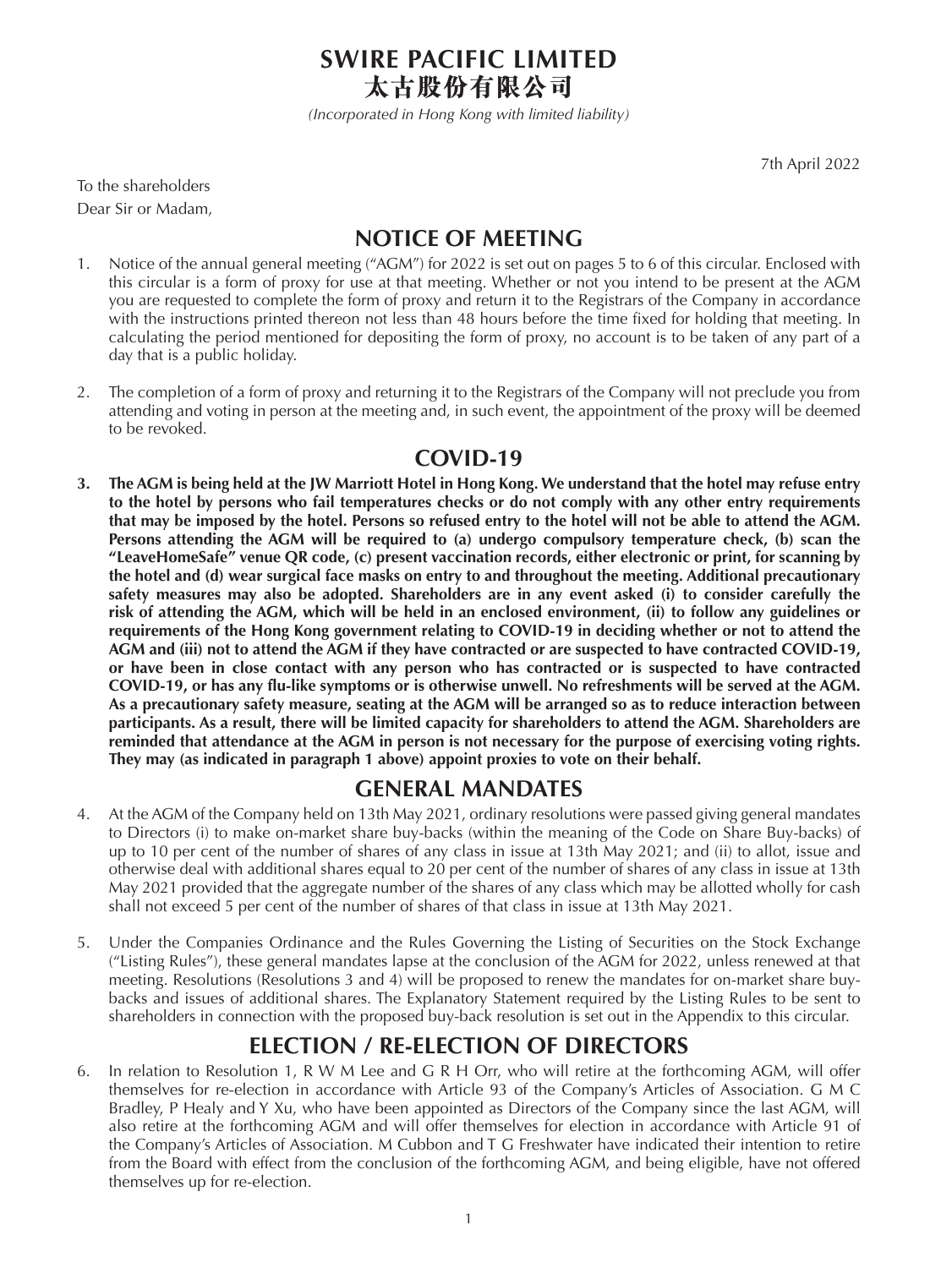- 7. On 10th March 2022, the Board, having reviewed the Board's composition and after taking into account that all directors shall be subject to election/re-election in accordance with the Company's Articles of Association, nominated G M C Bradley, P Healy, R W M Lee, G R H Orr and Y Xu for recommendation to shareholders for election/re-election at the AGM for 2022. The nominations were made in accordance with objective criteria (including gender, age, cultural and educational background, ethnicity, professional experience, skills, knowledge, length of service, number of directorships of listed companies and the legitimate interests of the Company's principal shareholders), with due regard for the benefits of diversity, as set out in the board diversity policy. The Board also took into account the respective contributions of G M C Bradley, P Healy, R W M Lee, G R H Orr and Y Xu to the Board and their firm commitment to their roles.
- 8. R W M Lee, G R H Orr and Y Xu are Independent Non-Executive Directors and have fulfilled all the factors for assessing independence set out in Rule 3.13 of the Listing Rules. The Board is satisfied with the independence of R W M Lee, G R H Orr and Y Xu having regard to the criteria laid down in the Listing Rules. They do not hold cross-directorships or have significant links with other Directors through involvements in other companies or bodies.
- 9. R W M Lee has served as an Independent Non-Executive Director for more than nine years. The Directors are of the opinion that she remains independent, notwithstanding her length of tenure. R W M Lee continues to demonstrate the attributes of Independent Non-Executive Directors noted above and there is no evidence that her tenure has had any impact on her independence. The Board believes that her detailed knowledge and experience of the Company's business and her external experience in commercial and financial matters continue to be of significant benefit to the Company, and that she maintains an independent view of its affairs.
- 10. Separate resolutions will be proposed for the election/re-election of these Directors. Their particulars and interests in the shares of the Company are provided in the "Directors and Officers" and the "Directors' Report" sections in the Company's Annual Report 2021 which accompanies this circular. Other than as disclosed therein, they are not related to any Director, member of the senior management or substantial shareholder of the Company.
- 11. Each of the persons proposed for election/re-election as Directors has entered into a letter of appointment, which constitutes a service contract, with the Company. In accordance with the Company's Articles of Association, they will retire at the third AGM after election/re-election and will be eligible for re-election.
- 12. The remuneration of G M C Bradley and P Healy, Executive Directors, is determined in accordance with the policy reviewed by the Remuneration Committee. R W M Lee, G R H Orr and Y Xu, Independent Non-Executive Directors, are entitled to the Director's fee determined by the Board.
- 13. The Company's remuneration policy and the fees paid to Directors are set out in the "Corporate Governance Report" section of the Company's Annual Report 2021 and particulars of all the Directors' remuneration are given in note 8 to the Financial Statements.
- 14. Save for the information set out in paragraphs 6 to 13 above, there is no information to be disclosed pursuant to any of the requirements of paragraphs  $13.51(2)(h)$  to  $13.51(2)(v)$  of the Listing Rules nor are there other matters that need to be brought to the attention of shareholders in respect of the persons proposed for election/ re-election as Directors at the AGM.
- 15. Your Directors believe that the proposals described in this document are in the interests of the Company and its shareholders and accordingly recommend you to vote in favour of all of the resolutions to be proposed at the AGM.

Yours faithfully,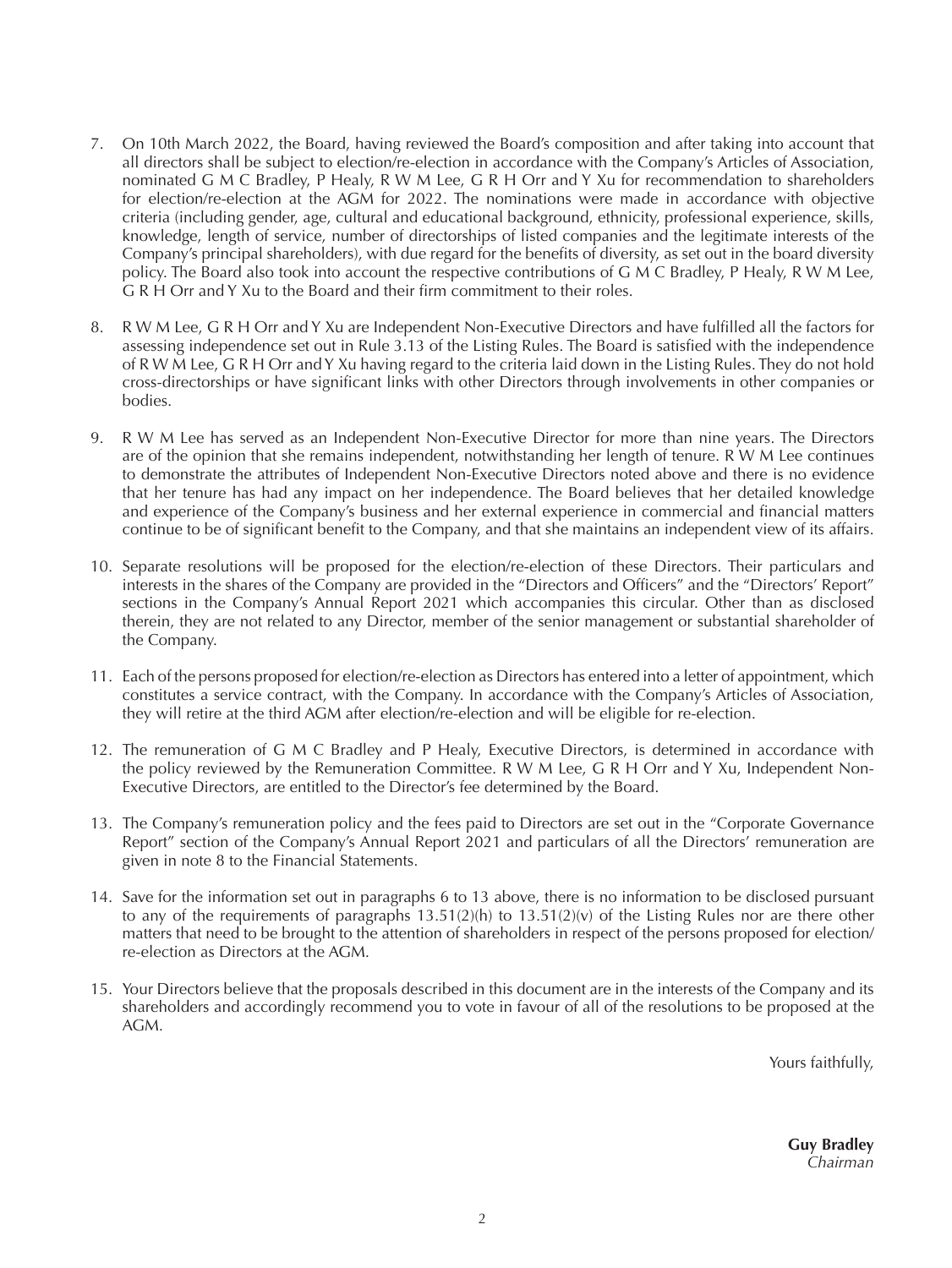# **SWIRE PACIFIC LIMITED 太古股份有限公司**

## **APPENDIX**

The following is the Explanatory Statement required to be sent to shareholders under the Listing Rules in connection with the proposed general mandate for buy-backs of shares and also constitutes the Memorandum required under section 239 of the Companies Ordinance.

- 1. It is proposed that up to 10 per cent of any class of the Company's shares in issue at the date of the passing of the resolution to approve the general mandate may be bought back. As at 17th March 2022, the latest practicable date for determining such figures ("Latest Practicable Date"), the number of 'A' Shares in issue was 905,206,000 and the number of 'B' Shares in issue was 2,981,870,000. On the basis of these figures (and assuming no shares are issued or bought back after the Latest Practicable Date and up to the date of passing such resolution) the Directors would be authorised to buy back up to 90,520,600 'A' Shares and up to 298,187,000 'B' Shares.
- 2. The Directors believe that the ability to buy back shares is in the interests of the Company and its shareholders.

Buy-backs may, depending on the circumstances, result in an increase in net assets and/or earnings per share. The Directors are seeking the grant of a general mandate to buy back shares to give the Company the flexibility to do so if and when appropriate. The number(s) and class(es) of shares to be bought back on any occasion and the price and other terms upon which the same are bought back will be decided by the Directors at the relevant time having regard to the circumstances then pertaining.

- 3. It is envisaged that the funds required for any buy-back would be derived from the distributable profits of the Company.
- 4. There could be a material adverse impact on the working capital or gearing position of the Company (as compared with the position disclosed in its published audited financial statements for the year ended 31st December 2021) in the event that the proposed share buy-backs were to be carried out in full at any time during the proposed buy-back period. However, the Directors do not propose to exercise the general mandate to such an extent as would, in the circumstances, have a material adverse effect on the working capital requirements of the Company or the gearing levels which in the opinion of the Directors are from time to time appropriate for the Company.
- 5. There are no Directors or (to the best of the knowledge of the Directors, having made all reasonable enquiries) any close associates (as defined in the Listing Rules) of Directors who have a present intention, in the event that the general mandate is granted by shareholders, to sell shares to the Company.
- 6. The Directors have undertaken to the Stock Exchange to exercise the power of the Company to buy back its own shares pursuant to the general mandate in accordance with the Listing Rules and the laws of Hong Kong.
- 7. If as the result of a buy-back of shares a shareholder's proportionate interest in the voting rights of the Company increases, such increase will be treated as an acquisition for the purposes of the Hong Kong Code on Takeovers and Mergers ("Takeovers Code"). As a result, a shareholder, or group of shareholders acting in concert could, depending on the level of increase of shareholders' interest, obtain or consolidate control of the Company and become obliged to make a mandatory offer in accordance with Rules 26 and 32 of the Takeovers Code.
- 8. The Directors are not aware of any consequences which would arise under the Takeovers Code as a consequence of any buy-backs pursuant to the general buy-back mandate. In the event of full exercise of the buy-back mandate and the maintenance by John Swire & Sons Limited of its present shareholding (amounting to approximately 66.24% of the votes attaching to the total number of issued shares of the Company at the Latest Practicable Date), the percentage of the votes attaching to the shares owned by John Swire & Sons Limited would increase to 73.60%. Such an increase would not give rise to an obligation to make a mandatory offer under Rules 26 and 32 of the Takeovers Code.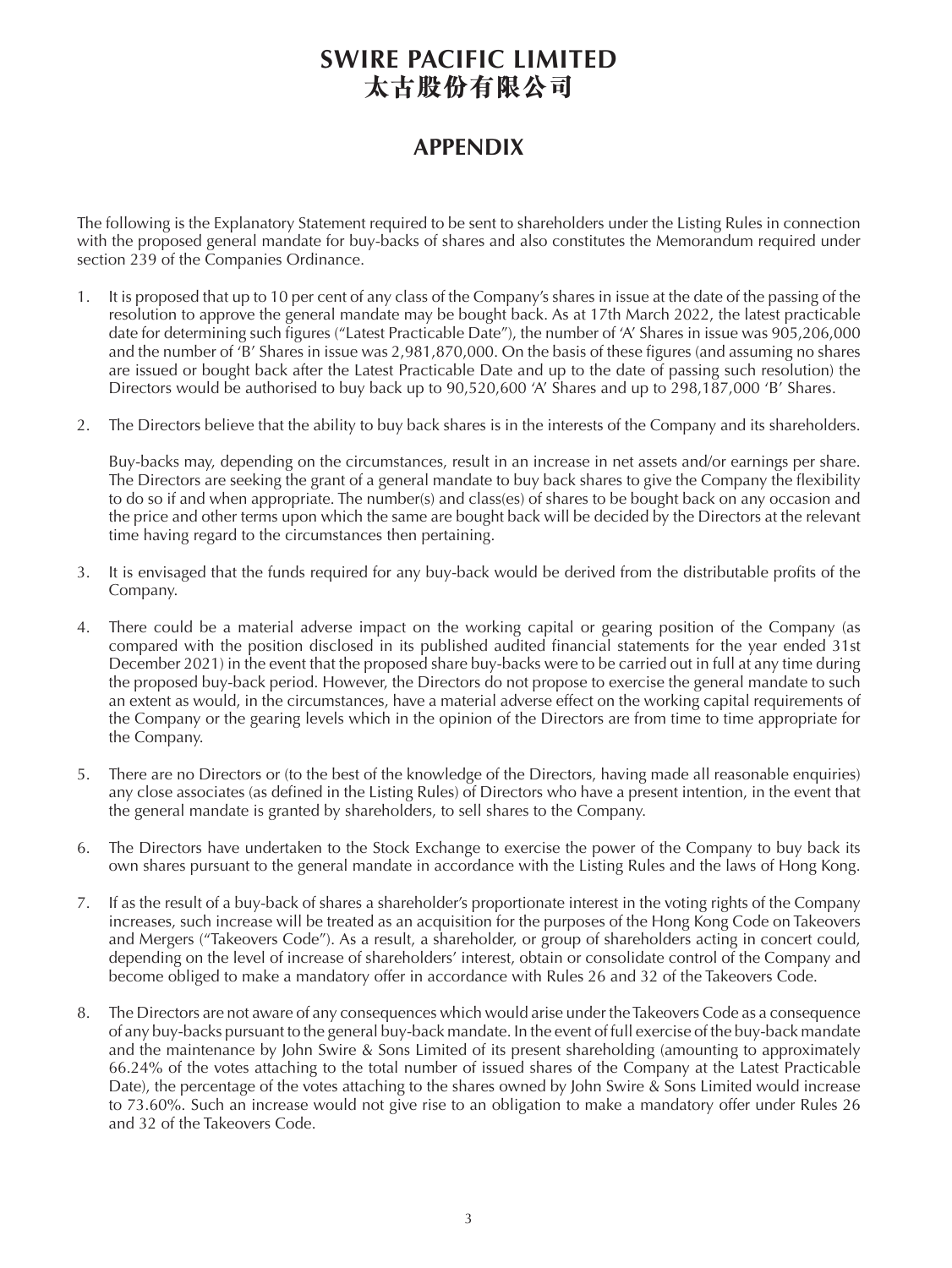- 9. No shares have been bought back by the Company in the previous six months (whether on the Stock Exchange or otherwise).
- 10. No core connected persons (as defined in the Listing Rules) of the Company have notified it of a present intention to sell shares of the Company to the Company and no such persons have undertaken not to sell any such shares to the Company in the event that the general mandate is granted by shareholders.
- 11. The highest and lowest prices at which shares of the Company have traded on the Stock Exchange in each of the previous twelve months are as follows:

|                                           | Highest (HK\$) |            | Lowest (HK\$) |            |
|-------------------------------------------|----------------|------------|---------------|------------|
|                                           | 'A' Shares     | 'B' Shares | 'A' Shares    | 'B' Shares |
| 2021                                      |                |            |               |            |
| March                                     | 56.87          | 8.89       | 50.65         | 8.32       |
| April                                     | 63.02          | 9.76       | 54.51         | 8.68       |
| May                                       | 63.37          | 9.86       | 55.96         | 9.03       |
| June                                      | 58.12          | 9.28       | 51.01         | 8.51       |
| July                                      | 53.17          | 8.69       | 45.86         | 7.66       |
| August                                    | 56.11          | 8.94       | 46.74         | 7.62       |
| September                                 | 53.31          | 8.46       | 43.95         | 7.30       |
| October                                   | 51.45          | 8.48       | 46.05         | 7.61       |
| November                                  | 50.20          | 8.30       | 42.55         | 7.25       |
| December                                  | 45.15          | 7.68       | 42.15         | 7.22       |
| 2022                                      |                |            |               |            |
| January                                   | 47.25          | 7.95       | 44.00         | 7.49       |
| February                                  | 49.55          | 8.28       | 42.85         | 7.26       |
| March (up to the Latest Practicable Date) | 45.75          | 7.61       | 40.25         | 6.86       |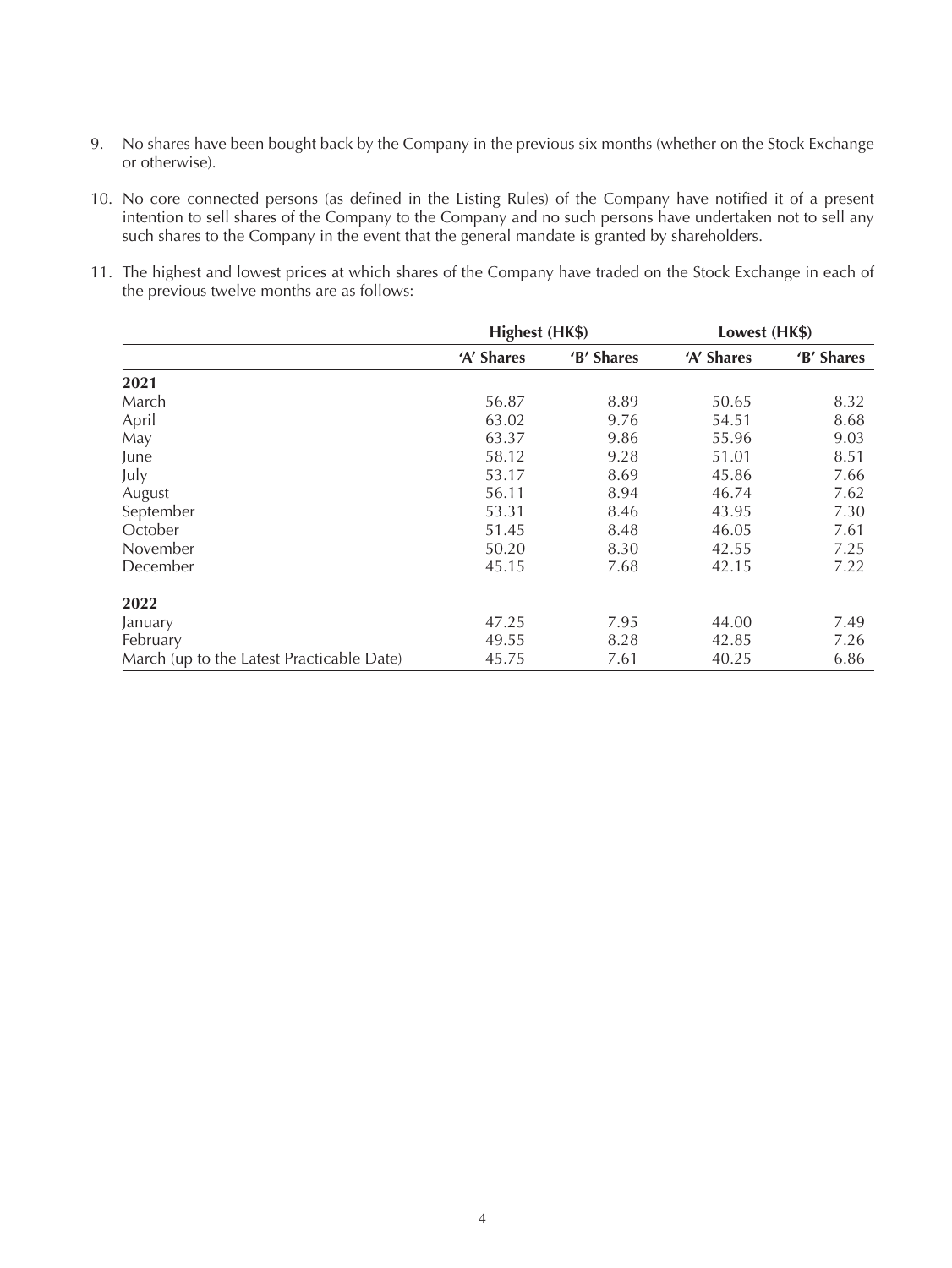# **SWIRE PACIFIC LIMITED 太古股份有限公司**

# **NOTICE OF MEETING**

NOTICE IS HEREBY GIVEN that an ordinary general meeting of the shareholders of Swire Pacific Limited, being the annual general meeting for 2022, will be held at the Ballroom, Level 3, JW Marriott Hotel Hong Kong, Pacific Place, 88 Queensway, Hong Kong on Thursday, 12th May 2022 at 10:00 a.m. to receive the report of the Directors and the audited financial statements for the year ended 31st December 2021 and:

- 1. To elect/re-elect Directors.
- 2. To re-appoint auditors and authorise the Directors to fix their remuneration.

As special business, to consider and, if thought fit, to pass the following resolutions:

### **Ordinary Resolutions**

- 3. THAT:
	- (a) subject to paragraph (b), the exercise by the Directors during the Relevant Period of all the powers of the Company to make on-market share buy-backs (within the meaning of the Code on Share Buy-backs) be approved;
	- (b) the aggregate number of shares of any class which may be bought back pursuant to the approval in paragraph (a) above shall not exceed 10 per cent of the number of shares of that class in issue at the date of passing this Resolution; and
	- (c) for the purpose of this Resolution:

"Relevant Period" means the period from the passing of this Resolution until the earliest of:

- (i) the conclusion of the next annual general meeting of the Company;
- (ii) the expiration of the period within which the next annual general meeting of the Company is required by law to be held; and
- (iii) the revocation or variation of the authority given under this Resolution by ordinary resolution of the shareholders in general meeting; and

references to "shares" include securities which carry a right to subscribe for or purchase shares.

- 4. THAT:
	- (a) subject to paragraph (b), the exercise by the Directors during the Relevant Period of all the powers of the Company to allot, issue and deal with additional shares and to make or grant offers, agreements and options which will or might require the exercise of such powers during or after the end of the Relevant Period be approved;